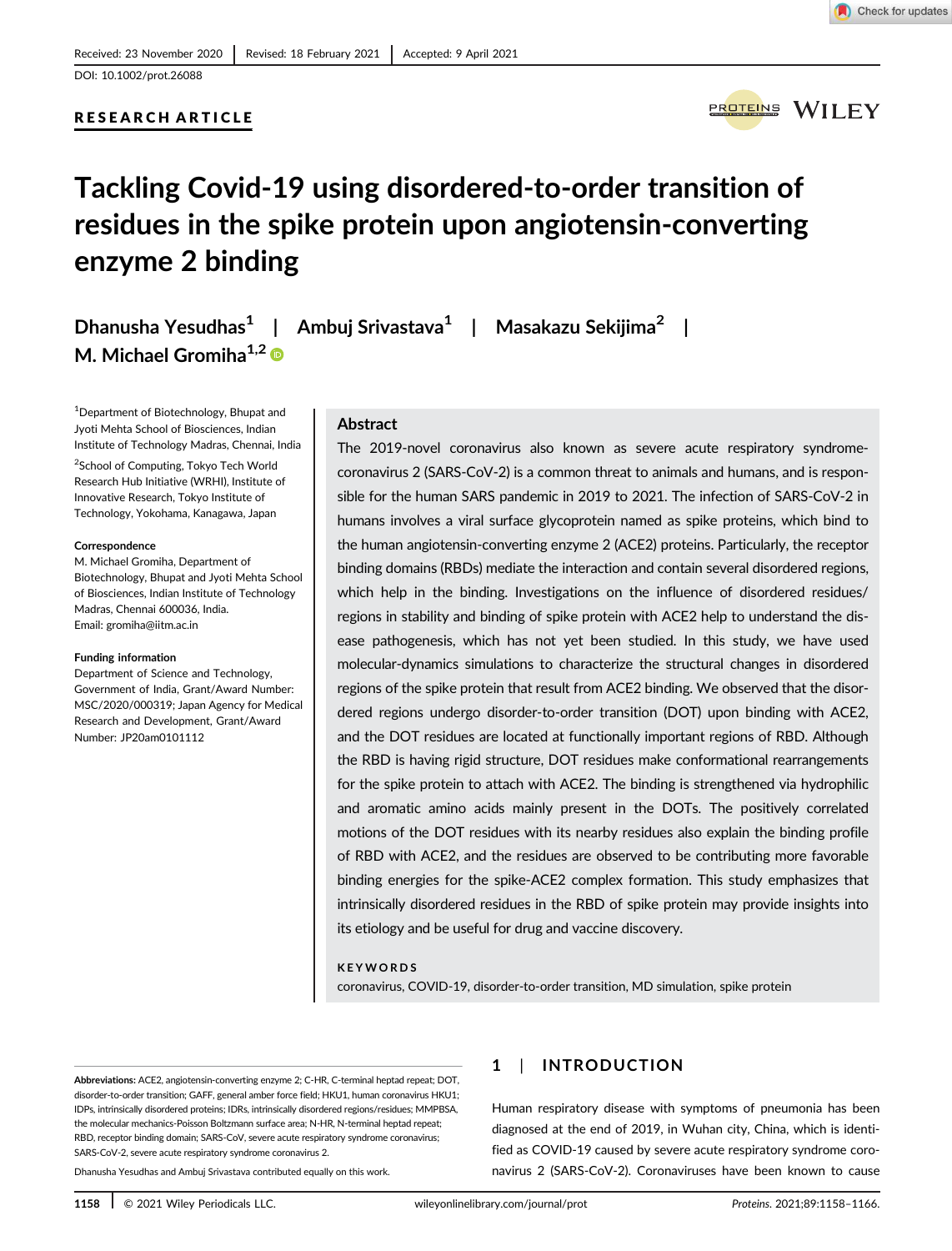respiratory diseases and gastroenteritis in animals and humans. $^{\rm 1}$  The SARS-CoV and SARS-CoV-2 belong to the betacoronavirus family, and share 80% whole genome sequence similarity.<sup>2</sup>

At the time of viral invasion, spike protein ( $\sim$ 1300 amino acid residues) is cleaved by host cell proteases into S1 (the peripheral fragment) and S2 (membrane-spanning fragment) subunits. The S1 subunit contains the receptor binding domain (RBD), which facilitates the interactions with host cell receptors whereas, the S2 subunit fuses with host cell membrane and releases the viral genome into the cell<sup>2,3</sup> (Figure S1). The heptads repeat regions N-HR, C-HR and the fusion peptides are involved in membrane fusion. The viral entry to the host cells takes place by an endocytic and nonendosomal pathways.<sup>4</sup> The spike protein priming by furin at the S1/S2 site is important and unique in SARS-CoV-2 membrane fusion, which is absent in SARS-CoV.<sup>5</sup> Spike proteins have a good binding affinity for sugar receptors of human cells, which uses them as a mechanism of cell entry.<sup>6</sup> Notably, an SARS-CoV-2 has a stronger affinity to human ACE2 than an SARS-CoV. SARS-CoV-2 also has a higher pathogenicity and mortality rate than SARS-CoV. The clinical spectrum of SARS-CoV-2 is broader than SARS-CoV including asymptomatic infections, mild upper respiratory tract illness, severe viral pneumonia with respiratory failure and death. In addition, SARS-CoV-2 infected patients suffer prolonged illness and have a low neutralizing antibody capacity, suggesting a greater need for vaccine interventions.<sup>7</sup>

The intrinsic disorder regions (IDRs) are the regions, which have a dynamic ensemble of conformations that do not adopt stable threedimensional structure in physiological conditions.<sup>8</sup> IDRs are known to be involved in many biological functions, including signaling, regulation and binding molecules including proteins, DNA, RNA and small molecules. IDPs are known to be associated with various diseases including neurological disorders and cancer. $9,10$  IDPs also tune their binding affinity for specific and non-specific binding with other molecules by changing its conformation.<sup>9,11</sup> They also act as hub proteins in various signaling networks, bind multiple partners and are involved in many pathways.<sup>12,13</sup>

IDRs are reported in SARS and other coronaviruses, for example, in human coronavirus 229E (hCoV-229E) an intrinsically disordered domain present near the C-terminal tail peptide, plays an important role in dimer-dimer association. Similarly, coronavirus HKU1 has a large structurally conserved linker loop (amino acids 428-587), which is partially disordered.<sup>14</sup> The S2 subunit of HKU1 also shows the presence of disordered residues at its protease cleavage site.<sup>15</sup> The structure reported for the recent SARS-CoV-2 spike protein, shows that S1/S2 junction is in a disordered, solvent-exposed loop.<sup>1</sup> Based on the literature reports, more number of databases and tools have been developed for predicting the disordered regions in proteins.<sup>16-18</sup> For example, the DisProt database contains the disorder content of spike and other viral protein structures.<sup>17</sup>

Wrapp et al determined the structure of the pre-fusion spike trimeric protein using cryogenic electron microscopy at a resolution of 3.46 Å (PDB ID: 6VSB). $^1$  In this trimeric protein, many residues are missing their structural coordinate information in the RBD (residues 329-334, 444-448, and 455-490), especially in "A" chain, which has an elevated structure and is primarily responsible for binding. The 329 to 334 residues are present at the N-terminal of RBD and disordered in free protein as well as in the complex and are termed as DR (disordered residues). However, the intrinsic disordered residues 444 to 448 and 455 to 490 have stable structure upon ACE2 binding (PDB ID: 6M0J)<sup>19</sup> and are termed as disorder-to-order transition (DOT) residues. Despite the lack of a stable three-dimensional structure of these regions in free protein, the DOTs facilitate the spike-ACE2 recognition and help for both the proteins interactions.

On the other hand, coronavirus spike protein is a glycoprotein, and the glycosylation site has high flexibility and variable secondary structures.<sup>20</sup> SARS-CoV-2 spike protein exists in both closed and open states, referred as inactive and active states of spike protein. Casalino et al suggested that the glycans help in conformational change from closed-to-open state, allowing the RBD to bind with ACE2 receptors. $^{21}$ 

The infection and pathogenicity are often associated with the disordered regions in the viral proteins.<sup>22-25</sup> However, the role of disordered residues/regions in stability and binding of spike protein with ACE2, which could help in understanding the disease pathogenesis, has not yet been explored. In this work, we investigate the importance of disordered residues in spike-ACE2 recognition using molecular dynamics (MD) simulations. We observed that the DOTs in the free form of the spike protein experience very high fluctuations more than the complex structure. The DOTs undergo a structural transition upon binding with ACE2, which facilitates the stable compact complex structure. In addition, DOT regions are also contributing significant binding energy upon interactions with ACE2 receptors. Our study helps in understanding the functionality of IDRs in spike protein, and its interactions with host cell proteins.

## 2 | METHODS

#### 2.1 | Disordered residues in spike protein

A region is considered to be disordered if at least five continuous non-terminal residues are missing in the PDB structure.<sup>26,27</sup> The DOT residues in RBD domain are obtained by comparing the missing residues from free protein (PDB ID: 6VSB) and spike-ACE2 complex (PDB ID: 6M0J). We observed that the A chain of 6VSB is an elevated structure and it contains missing residues from 444 to 448 and 455 to 490, which obtained an ordered structure upon binding to the ACE2 receptor (PDB ID: 6M0J). Thus, in this study, the residues 444 to 448 are considered as DOT1 and 455 to 490 as DOT2.

# 2.2 | Modeling

To obtain the structures for missing residues of the RBD present in free spike protein we have used modeler version 9.24<sup>28</sup> software and generated 10 models and selected the model, which has the lowest discrete optimized protein energy score. The missing residues (DOT residues) of the prefusion structure were modeled using 6VSB as a template.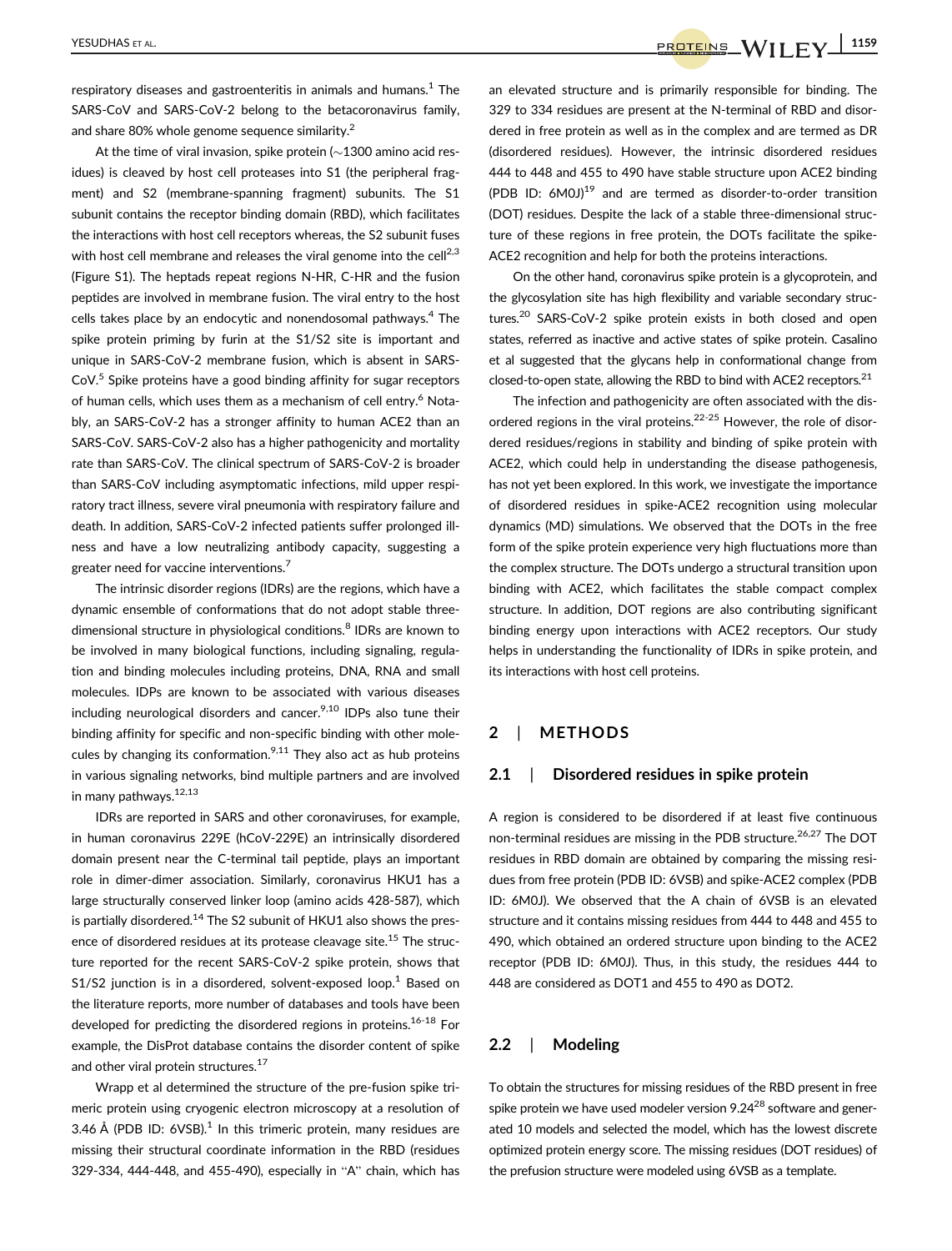## 2.3 | MD simulations

MD simulations are performed for free spike protein and the complex with ACE2 for 100 ns using AMBER18 tools with FF14SB<sup>29</sup> and GAFF force fields.<sup>30</sup> We have repeated the simulations three times to evaluate the consistency of results. The repetitions have been carried out with a seed generated from a random number generator and hence the initial velocities for each system are different. Molecule is solvated using TIP3PBOX water model with edge of the box at least 10 Å away from the solute molecules.<sup>31</sup> The Na + ions are added to neutralize the system in order to maintain the physiological condition. Energy minimization of each molecule is done for 50 000 steps using the steepest descent minimization with the step size of 2 fs at constant temperature (300 K), and pressure (1 atm). The description of the simulation systems has been listed in Table S1.

### 2.4 | Trajectory analysis

The trajectories obtained from simulations are visualized using  $VMD<sub>1</sub><sup>32</sup>$  Pymol,<sup>33</sup> and Chimera.<sup>34</sup> Properties such as root mean square fluctuation (RMSF) and root mean square deviation (RMSD) are calculated using "rms" and "atomicfluct" commands available in CPPTRAJ program, respectively. The average minimum distance is calculated by plotting the distance of each residue in spike RBD with ACE2 during the simulation using "nativecontacts" command and generating average value using a python program. The interaction energy between spike and ACE2 is calculated using the the molecular mechanics-Poisson Boltzmann surface area  $(MMPBSA)^{35}$  program for the last 2 ns. The dynamic residue movement is monitored via the dynamic cross-correction map (DCCM) using the Bio3D package.<sup>36</sup>

### 2.5 | Binding free energy calculation

MM-PBSA method is applied to calculate the binding free energy between RBD of spike protein and the ACE2 receptor. The energy contribution of each residue toward binding is measured.

$$
G = E_{bond} + E_{el} + E_{vdW} + G_{pol} + G_{np} - TS \tag{1}
$$

where  $E_{bond}$ ,  $E_{el}$ , and  $E_{vdW}$  are the molecular mechanics (MM) energy terms from bonded (bond length, angle, and dihedral), electrostatic, and van der Waals interactions, respectively.  $G_{pol}$  and  $G_{nn}$  are the polar and nonpolar contributions, respectively, to the solvation free energies. TS is the absolute temperature, T, multiplied by the entropy, S.

$$
\Delta G_{bind} = \Delta G_{complex} - \Delta G_{protein1} - \Delta G_{protein2}
$$
 (2)

where ∆G<sub>complex</sub> represents the free energy of a protein-protein complex, and ∆G<sub>protein1</sub> and G<sub>protein2</sub> are the free energies of RBD and ACE2 proteins, respectively.

# 3 | RESULTS AND DISCUSSION

Recognition and interaction of spike with ACE2 is regulated by the RBD (319-541), in which residues from 436 to 506 are termed as receptor binding motif (RBM) because these residues are actively participating in the interactions. The DOT1 (residues 444-448) and DOT2 (residues 455-490) are grouped in the RBM motif which is responsible for ACE2 recognition. As shown in Figures 1 and S1, the DOT1 and DOT2 are located in the interface of the spike protein and ACE2. The crucial interacting DOT residues as well the residues, which are important to maintain the binding conformation, are heighted in Figure 1. The DOT regions help in providing the shape complementarity, strength and stability. In addition, the results from the previous studies state that the disordered regions of viral proteins are associated with their virulence. $24-27$  Hence, atomic-level MD simulations studies of disordered regions in spike protein can provide better insights into the host tropism and transmission capacity of SARS-CoV-2.

# 3.1 | Flexibility of disordered residues in free and complex structure of spike protein

The flexibility for the overall structure of RBD spike protein in the free and complex form is observed from the backbone RMSD during the simulations. For the free protein, a major global conformational change occurs around 50 ns, increasing the RMSD up to 8 Å (Figure S2). This conformational change is principally caused by the C-terminal loop structures of the DOT regions. We confirm this observation by plotting the RMSF values and superimposed structures of RBD domain at different time frames (30, 50 and 80 ns). The RMSF calculations showed that the C-terminal of DOT2 region is highly flexible from 48 to 52 ns of simulations, and the superimposed structures show that DOT regions are highly deviated while the other regions are marginally deviating in different time frames (Figure S3).

Overall, both the simulations reached an equilibrium state, and the RMSD value of the complex structure shows lesser fluctuations (3 Å) than the free form (8 Å) (Figure S2). The unconstrained DOT regions have an impact on the overall structural stability when the protein binds with its partner. Thus, the RMSD of the DOT residues alone was calculated throughout the trajectories in order to observe its dynamic nature during simulation. Figure 2A,B displays the RMSDs of DOT1 and DOT2, respectively, of the complex and free protein structures. The RMSD of the DOTs in complex structure showed less dynamics, and maintains the stable trajectories throughout the simulation. However, the DOTs of the free protein show fluctuating movement, especially the DOT2 residues experience deviations up to 8 Å distance (Figure 2B). In addition, the RMSD and RMSF results from each simulation repetition have been provided for better insights (Figure S4). Moreover, the compactness of the structures is computed from the radius of gyration analysis and the results showed that RBD in both free and complex structures have similar compactness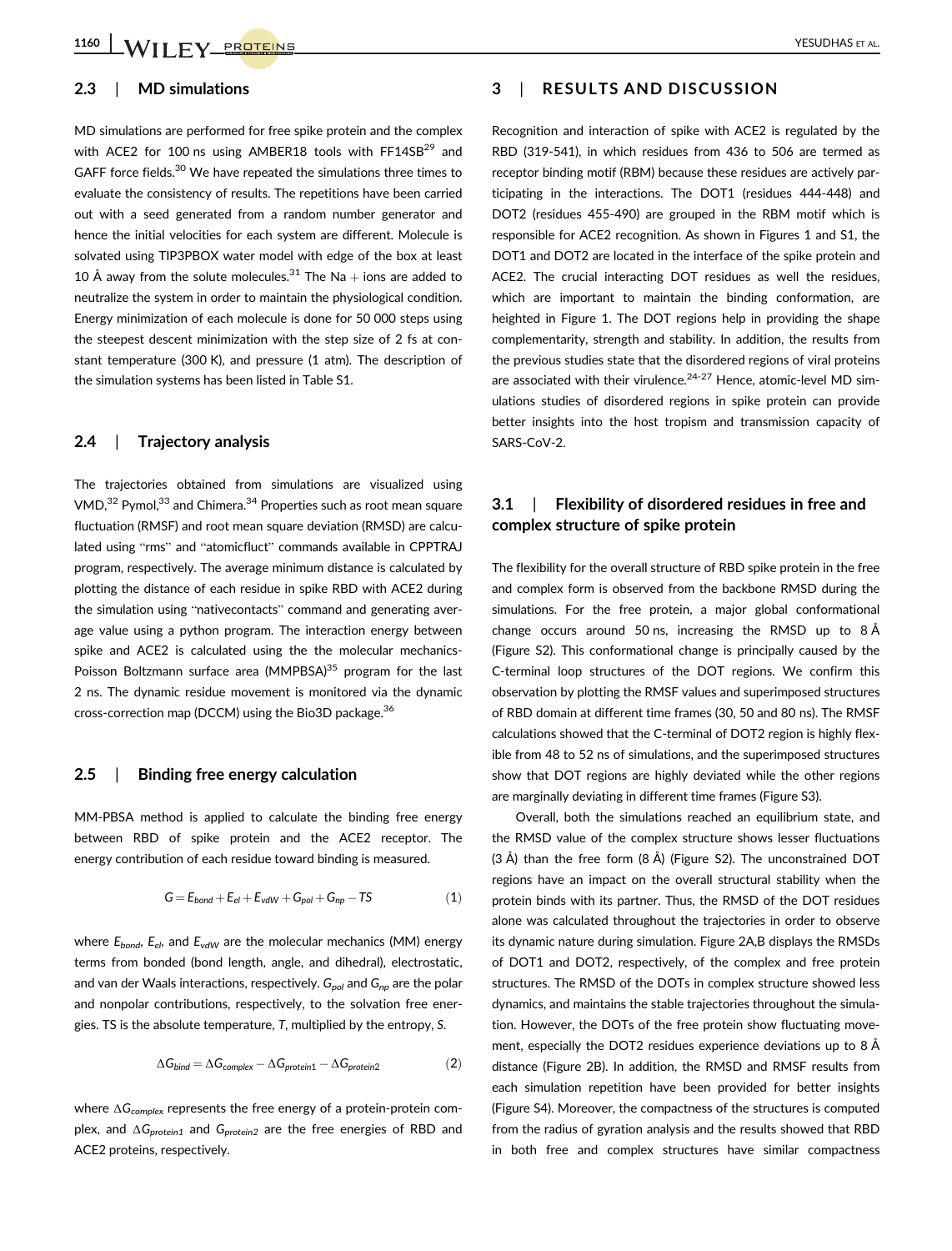

FIGURE 1 Structure of spike receptor binding domain (RBD)-ACE2 complex. A, Important interacting residues (Leu455, Glu484, Phe486, and Tyr489) at the interface, disorder-to-order transition (DOT) regions (DOT1 and DOT2) are highlighted. B, The interface residues between spike RBD and angiotensin-converting enzyme (ACE). Gly, Phe, and Tyr residues in DOT1 and DOT2 are represented in sticks and colored with silver, red, and green, respectively; the conserved residues are marked in yellow



FIGURE 2 Overall backbone fluctuation of disorder-to-order transition (DOT) residues throughout the simulation. A, Root mean square deviation (RMSD) of DOT1 in free and complex structure. B, RMSD of DOT2 in free and complex structure. The blue and gray shades represent the standard deviations

throughout the simulations. The results are consistent in all three repetitions of simulations (Figure S5).

Similarly, the RMSF analysis explains the fluctuations of each residue during the simulation. The fluctuations of residues show that the DOTs in the free protein structure are experiencing high fluctuations, especially in the DOT2, some of the residues (470-490) are fluctuating up to 9 Å distance (Figure 3). However, the DOTs in the complex structure show low fluctuations, particularly the DOT2 experiences a maximum of 2.5 Å fluctuation for few residues (476-483) (Figure 3). Based on the RMSD and RMSF calculations, it clearly explains that the DOT regions greatly alter the dynamic stability of structure. The

interactions of DOT residues with ACE2 make the complex structure compact and stable, thereby experiencing less fluctuation.

# 3.2 | Contributions of ordered residues vs disordered residues

SARS-CoV and SARS-CoV-2 do not fall in the same clade and the whole genome sequence similarity is less than 80%. The major sequence differences arise from their RBD sequences.<sup>37</sup> Regardless of this sequence diversity, the SARS-CoV and SARS-CoV-2 are having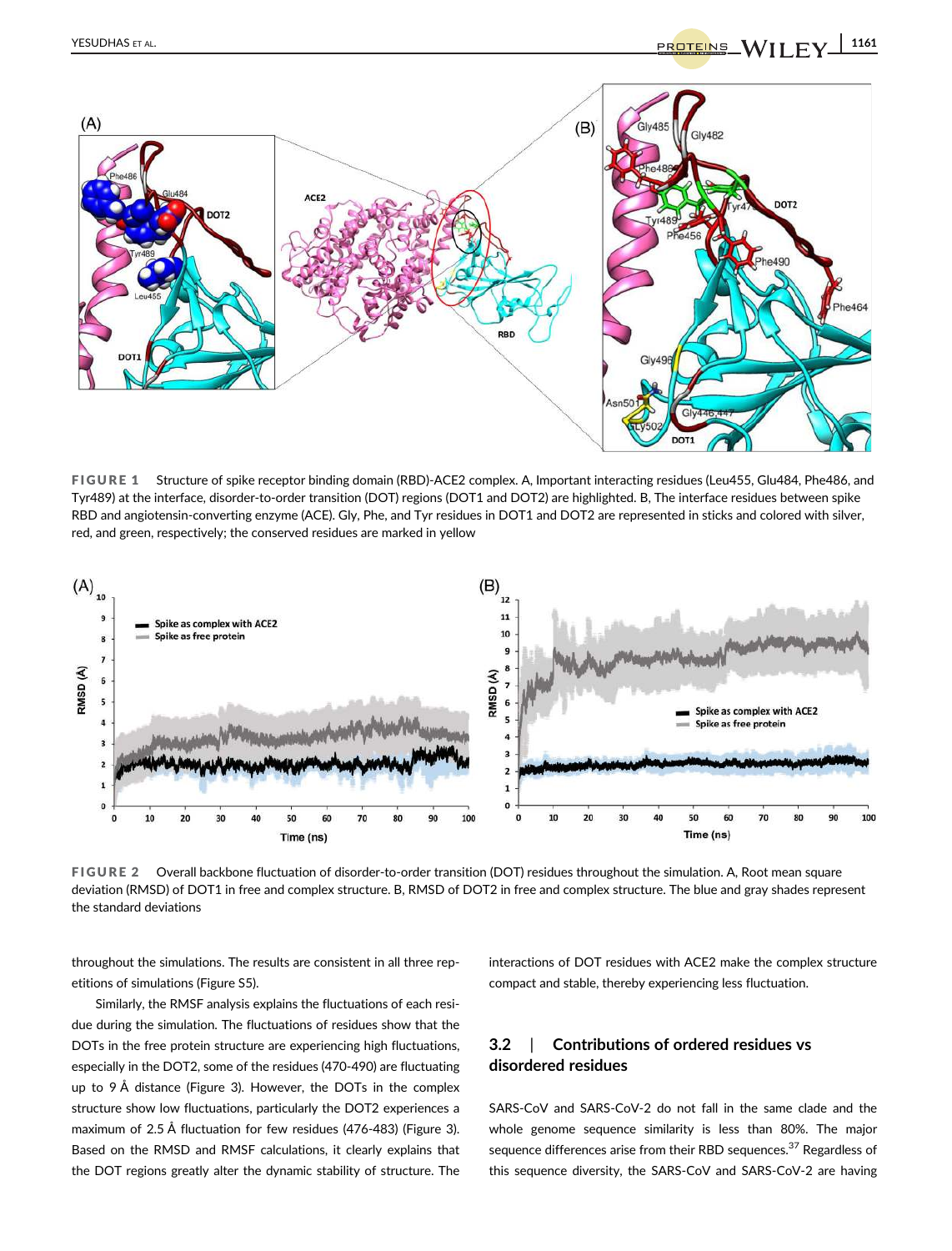

FIGURE 3 The residue fluctuation of spike protein receptor binding domain (RBD). The DOT1 and DOT2 residues are marked by black line below the X-axis. The, secondary structure information is displayed above the X-axis. The symbols  $\alpha$ ,  $\beta$ ,  $\eta$ , and T represent  $\alpha$ -helix,  $\beta$ -strand, 3<sub>10</sub>helix, and turn, respectively

100% structure identities in the RBD domain, and they share few conserved residues. Based on the interactions that exist between the RBD domain and ACE2, residues such as Tyr449, Gly502, and Tyr505 are observed to be conserved among SARS-CoV, NL-63, and SARS-CoV-2.38,39 All these conserved residues are located at the flanking regions of DOTs. Studies have been reported that often the DOTs are located near the actual binding sites.<sup>10</sup>

The average minimum distance calculation of each residue of a spike protein with ACE2 receptor is measured (Figure 4). Most of the DOT residues are maintaining less than 5 Å distance from the corresponding ACE2 residues throughout the simulation. Apart from the DOTs, the ordered residues in the interface (436-443; 449-454, and 491-506), which are located adjacent to the DOTs, are showing lesser distance with ACE2 (Table 1). Particularly, the hot spot residues (Lue455, Glu484, Phe486, Asn487, Tyr489, Gln493, Gly496, Asn501, and Gly502), which are mentioned in the literature<sup>38-41</sup> maintain less than 3 Å distance from ACE2 (Table 1 and Figure 1). The average minimum distance between the spike RBD and ACE2 has been computed for the three repetitions of simulations, and the results are observed to be consistent (Figure S6). The location and the flexibility of these DOT residues provide better shape complementary for the spike-ACE2 recognition, and maintain its binding conformation for a longer time<sup>42</sup> demonstrated that RBM is an intrinsically flexible region, which is recognized by the ACE2 receptor, and the binding region is either in a closed (active) or open (inactive) state. The DOTs, which are responsible for the compact and stable structure, and their interactions with ACE2 support the open conformation.

Likewise, the binding free energy contribution from each residue of the RBD domain is calculated using AMBER-MMPBSA. As expected, the residues, which are maintaining lesser distance with ACE2 are showing more favorable interaction energies. The ordered and the disordered residues and their interaction energies are given in Figure 4B and are also listed in Table 1. Particularly, the residues located at the flanking regions of DOTs are shown to be contributing more favorable interaction energies. Among the ordered residues in the interface, seven residues are maintaining less than 3 Å distance with ACE2 and contributing more for the binding energy whereas among DOT residues, six of them are contributing favorable binding free energies. The alanine scanning mutagenesis of DOT residues has been performed to examine the change in binding free energy of the complex. The mutation of DOT residues Leu455, Phe456, Phe486, and Tyr489 decreased the binding affinity between spike RBD and ACE2, which confirms the importance of these residues in maintaining the binding affinity of the complex (Figure S7).

# 3.3 | Interactions of DOTs with ACE2 receptor

The DOT2, which makes the longest interacting loop region, is rich in Phe (11%) residues. This aromatic amino acid makes bonded and nonbonded interactions with the other aromatic residues of the partner ACE2 protein (Figure 1B). The residues involved in hydrogen bond interactions between the DOTs and ACE2 receptors are reported in Table 2, and the other hydrophobic interactions are listed in Table S2. Mainly, the residues present in RBD of spike protein Ala475, Gly476,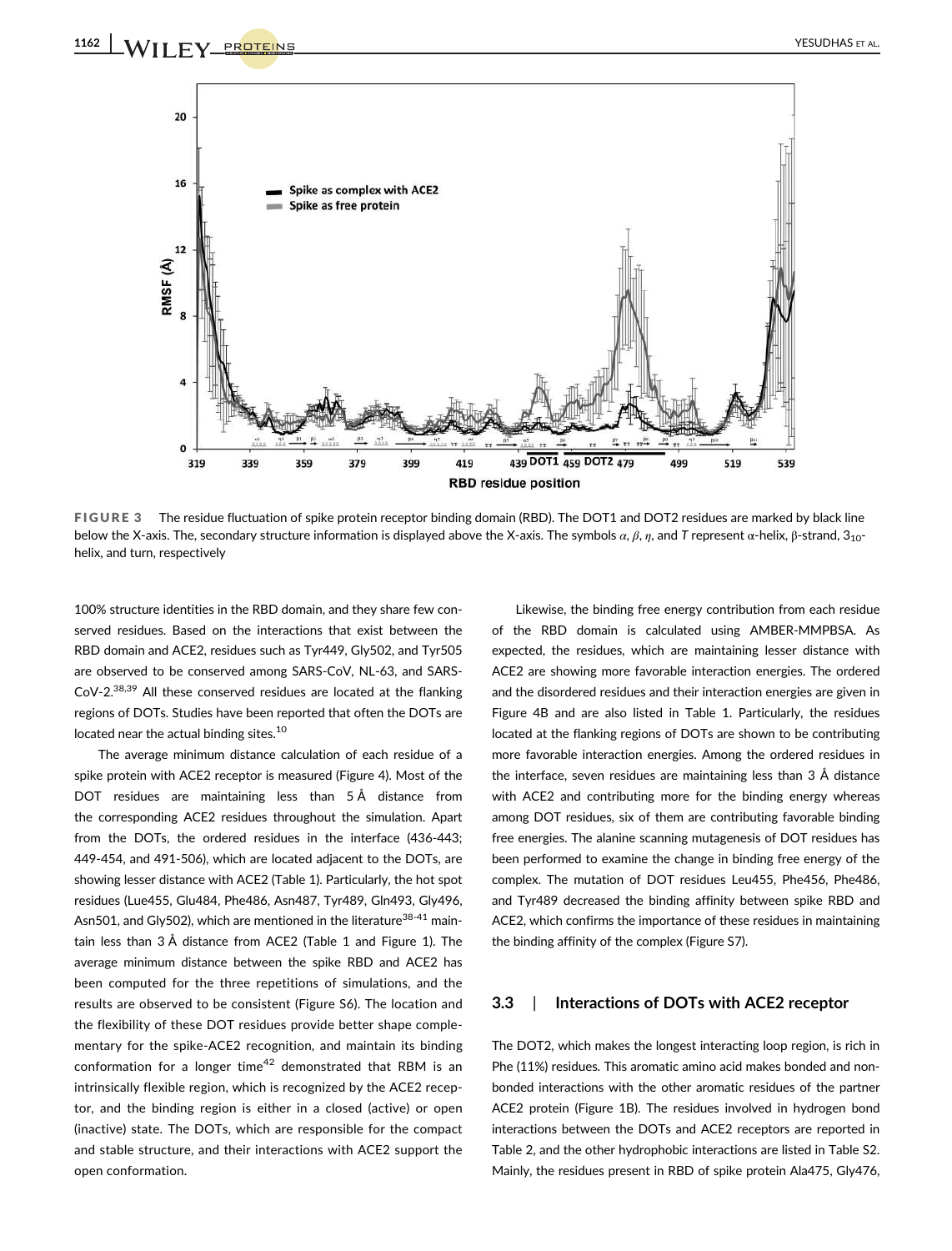FIGURE 4 A, The average minimum distance (deviations are indicated with error bars) and, B, the decomposition energy of each residue between the receptor binding domain (RBD) residues against angiotensin-converting enzyme 2 (ACE2) throughout the simulations. Secondary structures of residues are the same as in Figure 3



TABLE 1 Residues, which are less than 3 Å distance from ACE2 and their energetic contribution upon binding

| No.                 | <b>Residues</b>     | Energy contribution (kcal/mol) |  |  |
|---------------------|---------------------|--------------------------------|--|--|
| <b>DOT</b> residues |                     |                                |  |  |
| $\mathbf{1}$        | Leu $455^{\circ}$   | $-2.3$                         |  |  |
| $\overline{2}$      | Phe456              | $-1.9$                         |  |  |
| 3                   | Arg457              | $-2.06$                        |  |  |
| 4                   | Gly476              | $-1.21$                        |  |  |
| 5                   | Phe486 <sup>ª</sup> | $-5$                           |  |  |
| 6                   | Tyr489 <sup>a</sup> | $-4.4$                         |  |  |
| Ordered residues    |                     |                                |  |  |
| $\mathbf{1}$        | GIn493 <sup>a</sup> | $-4.77$                        |  |  |
| $\overline{2}$      | Gly $496^a$         | $-3.46$                        |  |  |
| 3                   | <b>Gln498</b>       | $-4.89$                        |  |  |
| $\overline{4}$      | <b>Thr500</b>       | $-1.32$                        |  |  |
| 5                   | Asn $501^a$         | $-2.01$                        |  |  |
| 6                   | <b>Gly502</b>       | $-2.04$                        |  |  |
| 7                   | Tyr505 $a$          | $-5.67$                        |  |  |

Abbreviations: ACE2, angiotensin-converting enzyme 2; DOT, disorder-toorder transition; SARS-CoV-2, severe acute respiratory syndromecoronavirus 2.

<sup>a</sup>The key residues reported in the literature. Conserved residues among SARS-CoV-2, NL-63, and SARS-CoV are in bold.

Asn487, and Tyr489 are making interactions with Ser19, Gln24 and Tyr83 of ACE2 (Table 2). Part of the experimentally determined interacting residues which are reported in previous studies are present in the DOT regions (Glu484, Asn487, and Tyr489), and in the flanking region of the DOTs (Figure 1).

Both SARS-CoV and SARS-CoV-2 RBM (436-506) are enriched in Gly (11%), Tyr (8%), and Phe (7%) residues. Based on previous studies, these three residues are playing an important role in interactions with ACE2.<sup>43</sup> In the current study, these residues form hydrogen bonds and other non-covalent interactions (Tables 2 and S2). Notably, the decomposition energy calculations also stated that glycine, tyrosine, and phenylalanine residues are contributing favorable affinities for the complex structure. However, a recent study revealed that in SARS-CoV RBD, the tyrosine residues, which are present at the interface (Tyr442, Tyr475, and Tyr491), are not actively taking part in the interaction with ACE2.<sup>43</sup> Whereas in SARS-CoV-2, even though the Tyr and Phe residues of the DOT2 are present in the loop, they are still stable via pi-pi interactions of their phenyl ring structures, for example, Phe486 of spike protein interacts with Tyr83 of ACE2. These residues are actively taking part in intraprotein and interprotein interactions. Figure 1B represents the binding interface, in which all the Gly, Phe, and Tyr residues in DOT2 are marked in silver, red, and green, respectively, and the conserved residues are also marked in yellow. The side chains of Tyr and Phe of spike protein make favorable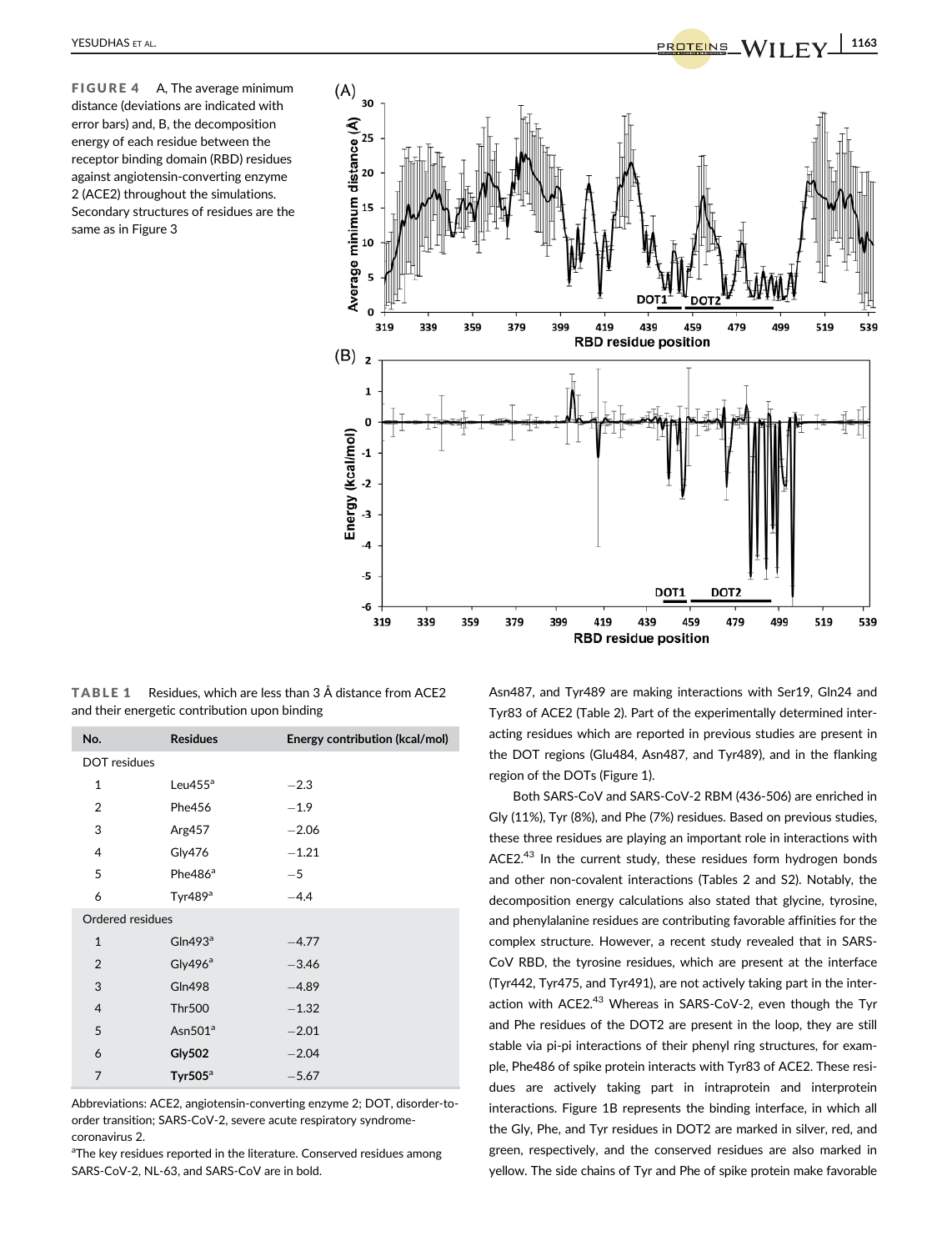TABLE 2 Hydrogen bond and salt bridge interacting residues between DOTs and ACE2

|           | Hydrogen bond interacting residues |                      | Salt bridge interactions              |
|-----------|------------------------------------|----------------------|---------------------------------------|
| <b>No</b> | DOTs of spike                      | <b>ACE2</b> receptor | DOTs of spike-ACE2                    |
| 1         | Leu455 (N-H) <sup>a</sup>          | Lys $31(0)$          | Lys458 (NZ)-Glu23 (OE2)               |
| 2         | Lys458 (N-H)                       | Glu23 (O)            | Glu484 (OE1) <sup>a</sup> -Lys31 (NZ) |
|           |                                    | Ser19 (O)            |                                       |
| 3         | Tyr473 (O-H)                       | Thr27 (O)            |                                       |
|           |                                    | Glu23 (O)            |                                       |
|           |                                    | Ser19 (N)            |                                       |
| 4         | Ala475 (O-H)                       | Ser19 (N)            |                                       |
|           |                                    | Gln24 (O)            |                                       |
| 5         | Gly476 (N-H)                       | Ser19 (O)            |                                       |
|           |                                    | Gln24 (N)            |                                       |
| 6         | Ser477 (N-H)                       | Ser19 (O)            |                                       |
|           |                                    | Gln24 (N)            |                                       |
| 7         | Thr478 (O-H)                       | Gln24 (O)            |                                       |
|           |                                    | Ser19 (O)            |                                       |
| 8         | Asn487 (N-H) <sup>a</sup>          | Gln24 (O)            |                                       |
|           |                                    | Tyr83 (O)            |                                       |
| 9         | Tyr489 (O-H) <sup>a</sup>          | Tyr83 (O)            |                                       |
|           |                                    | Gln24 (O)            |                                       |
|           |                                    | Phe28 (N)            |                                       |
| 10        | Phe486 $(N-H)^a$                   | Leu79 (O)            |                                       |
|           |                                    | Met82 (S)            |                                       |

Abbreviations: ACE2, angiotensin-converting enzyme 2; DOT, disorder-to-order transition; SARS-CoV-2, severe acute respiratory syndrome-coronavirus 2. <sup>a</sup>The experimentally reported residues. The donor and the acceptor atoms are also included.

electrostatic interactions with  $\alpha$ 1 helix of ACE2, especially with Tyr and Gln amino acids (Table 2). Followed by Tyr and Phe, Gly is also abundant in the RBD domain of both SARS-CoV and SARS-CoV-2 spike proteins and is located at the binding site. The prevalence of aromaticaromatic interactions and presence of DOT regions in SARS-CoV-2 makes it different from SARS coronavirus.

Moreover, recently, Ju et al identified antibodies that potentially neutralize SARS-CoV-2, and the residues Lys444, Gly446, Gly447, Asn448, Tyr449, Asn450, Lys452, Val483, Glu484, Gly485, Phe490, and Ser494 are epitope residues.<sup>44</sup> Interestingly, all these residues are in the DOT regions of the RBD receptor-binding motif. This implies the importance of targeting DOT regions/residues in designing the drugs and vaccines.

# 3.4 | Cross-correlation map of DOTs of spike protein

In addition, the DCCM of RBD residues in free and complex structures revealed that most of the residues in the complex structure experience positive correlation motion with nearby residues which are represented in blue boxes. The pink and white color regions show negative and no correlation motion, respectively. The DOTs, especially DOT2 in the complex structure, experience positive correlation with the nearby residues, (highlighted with a red circle) which shows its stability and compactness upon ACE2 binding (Figure 5). Other than the DOT residues, the N-terminal region of the spike RBD domain in complex structure shows positive correlation with other residues. Since the N-terminal also took part in interactions with the ACE2 receptor, the ordered residues in that N-terminal are also



FIGURE 5 A, Dynamic cross-correction map (DCCM) of receptor binding domain (RBD) residues in the complex structure and it represents that the disorder-to-order transition (DOT) residues exist in positive correlative motions with nearby residues, which suggest the stable interactions and compact structure of the complex. B, DCCM of RBD residues in the free form structure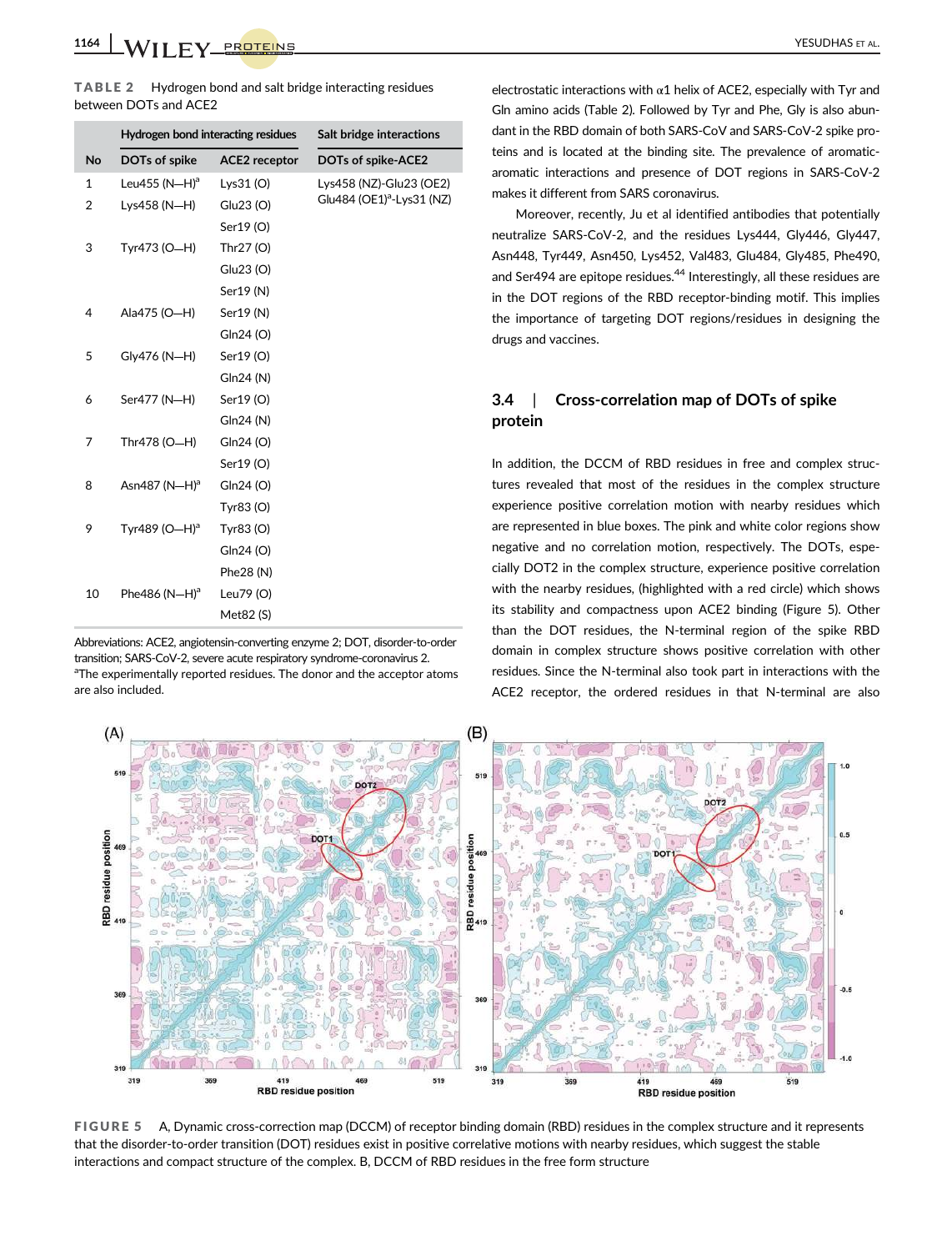showing positive correlated motion. However, in Figure 5B, the DOT residues of the free protein (marked in red circle) are not having positively correlated motion with the nearby residues, which explains its higher structural flexibility (Figure 2). Similarly, the residue contact plot also explained that the crucial DOT residues are maintaining the interactions with ACE2 throughout the simulations (Figure S8).

The host cell invasion of SARS-CoV-2 is happening by glycosylated spike protein. This fusion protein exists in metastable prefusion form, which undergoes more structural rearrangements to fuse with the host cell membrane. Receptor binding destabilizes the prefusion trimer, and the S1 subunit undergoes open and close conformational changes which represent the receptor accessible (less stable conformation) and inaccessible states, respectively.<sup>1,42-47</sup> These conformational rearrangements could be possibly controlled by the DOT residues which are present in the interface between the RBD domain and the ACE2. The positive correlation motion of residues in the complex structure, especially the DOTs and N-terminal region of RBD provides the precise geometry for the binding and explains the stable and compact structure of spike-ACE2 complex.

Hence, focusing on the behavior of disordered residues of spike protein in free and complex forms may shed some light to identify the reason for transmission and higher binding affinities. The flexibility and the conformational changes adapted by these DOTs upon binding with ACE2 have to be focused while identifying drugs.

# 4 | SUMMARY

The intrinsically flexible RBD recognizes the ACE2 receptor, and the binding region is either in an open or a closed state. The ACE2 recognition by the RBD is mainly based on the conformational state adapted by the RBD, and the conformational switch is governed by the highly flexible residues. Due to the highly flexible nature of DOTs, the DOT residues can govern the precise geometry for ACE2 binding. The DOT of the residues and their higher number of aromatic and ionic interactions make the complex structure more stable and experience higher binding energies. The positive correlative motion of DOTs with the nearby residues also explains the compact and stable structure of the RBD with ACE2. The uniquely reported DOTs in SARS-CoV-2 spike protein, which are located in the binding interface, require attention for the development of small molecule inhibitors. In addition, these spike protein DOT residues act as potential epitope residues for designing new antibodies. Thus, an atomic level characterization of the spike protein and its unique DOTs structure can guide for mechanism study, which is associated with its transmission. The inhibition of viral entry needs to focus on the structural aspects of DOTs in spike RBD domain, which may help in therapeutic applications for COVID-19.

### ACKNOWLEDGMENTS

The authors thank Indian Institute of Technology Madras, Department of Biotechnology for the computational facilities. This work is partially supported by the Platform Project for Supporting Drug Discovery and Life Science Research (Basis for Supporting Innovative Drug Discovery and Life Science Research [BINDS]) from AMED under Grant Number JP20am0101112 to M. S. and the Department of Science and Technology to M. M. G. (No. MSC/2020/000319).

## CONFLICT OF INTEREST

The authors declare no conflicts of interest.

### AUTHOR CONTRIBUTIONS

Dhanusha Yesudhas and Ambuj Srivastava: Designed and carried out the work. Dhanusha Yesudhas, Ambuj Srivastava, Masakazu Sekijima, and M. Michael Gromiha: Contributed in discussions. Dhanusha Yesudhas and Ambuj Srivastava: Wrote the manuscript. Masakazu Sekijima and M. Michael Gromiha: Edited the manuscript. All authors read and approved the manuscript.

### PEER REVIEW

The peer review history for this article is available at https://publons. com/publon/10.1002/prot.26088.

### DATA AVAILABILITY STATEMENT

The data that support the findings of this study are available from the corresponding author upon reasonable request.

### ORCID

M. Michael Gromiha https://orcid.org/0000-0002-1776-4096

#### **REFERENCES**

- 1. Wrapp D, Wang N, Corbett KS, et al. Cryo-EM structure of the 2019-nCoV spike in the prefusion conformation. Science. 2020;367 (6483):1260-1263.
- 2. Zhou P, Yang XL, Wang XG, et al. A pneumonia outbreak associated with a new coronavirus of probable bat origin. Nature. 2020;579: 270-273.
- 3. Wang Q, Zhang Y, Wu L, et al. Structural and functional basis of SARS-CoV-2 entry by using human ACE2. Cell. 2020;181(4):894-904.
- 4. Zumla A, Chan JF, Azhar EI, Hui DS, Yuen KY. Coronaviruses—drug discovery and therapeutic options. Nat Rev Drug Discov. 2016;15: 327-347.
- 5. Yesudhas D, Srivastava A, Gromiha MM. COVID-19 outbreak: history, mechanism, transmission, structural studies and therapeutics. Infection. 2021;49:199-213.
- 6. Li F. Structure, function, and evolution of coronavirus spike proteins. Annu Rev Virol. 2016;3:237-261.
- 7. Rossi GA, Sacco O, Mancino E, Cristiani L, Midulla F. Differences and similarities between SARS-CoV and SARS-CoV-2: spike receptorbinding domain recognition and host cell infection with support of cellular serine proteases. Infection. 2020;48:665-669.
- 8. Wright PE, Dyson HJ. Intrinsically disordered proteins in cellular signaling and regulation. Nat Rev Mol Cell Biol. 2015;16:18-29.
- 9. Babu MM, van der Lee R, de Groot NS, Gsponer J. Intrinsically disordered proteins: regulation and disease. Curr Opin Struct Biol. 2011;21: 432-440.
- 10. Srivastava A, Ahmad S, Gromiha MM. Deciphering RNA-recognition patterns of intrinsically disordered proteins. Int J Mol Sci. 2018;19(6):1595.
- 11. Arai M. 2018. Unified understanding of folding and binding mechanisms of globular and intrinsically disordered proteins. Biophysics. 2018;10(2):163-181.